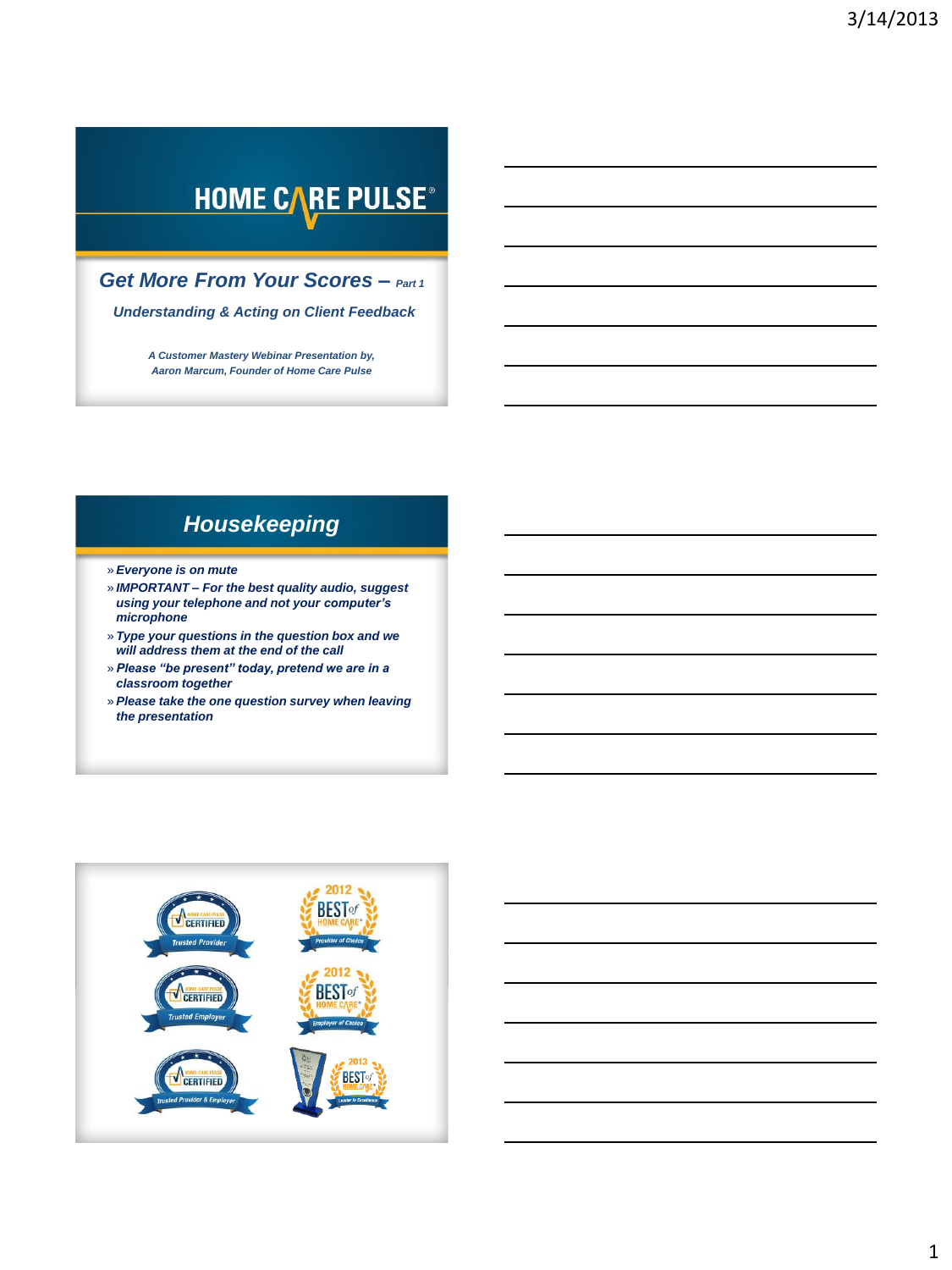*Get the details at [www.homecarepulse.com/awards](http://www.homecarepulse.com/awards)*

### *Background*

- » *Aaron is a former successful private duty home care owner*
- » *Started Home Care Pulse in 2008. Home Care Pulse's Quality Management Program is a game changer for hundreds of agencies in North America*
- » *Started conducting the annual Private Duty Benchmarking Study in 2009, in partnership with the NPDA, now known as the HCAOA*



### *Today's Agenda*

- » *Explore and discuss how you can improve Client Satisfaction Scores in 5 Categories (Caregiver Performance Questions)*
- *1. Caregivers Work Ethic*
- *2. Timeliness of Caregivers*
- *3. The Training & Knowledge of Caregivers*
- *4. Compassion of Caregivers*
- *5. Caregivers Appearance & Cleanliness*
- » *Explore and discuss how you can produce a happier Client*

*Let's Take a Poll – Quality Management Tenure*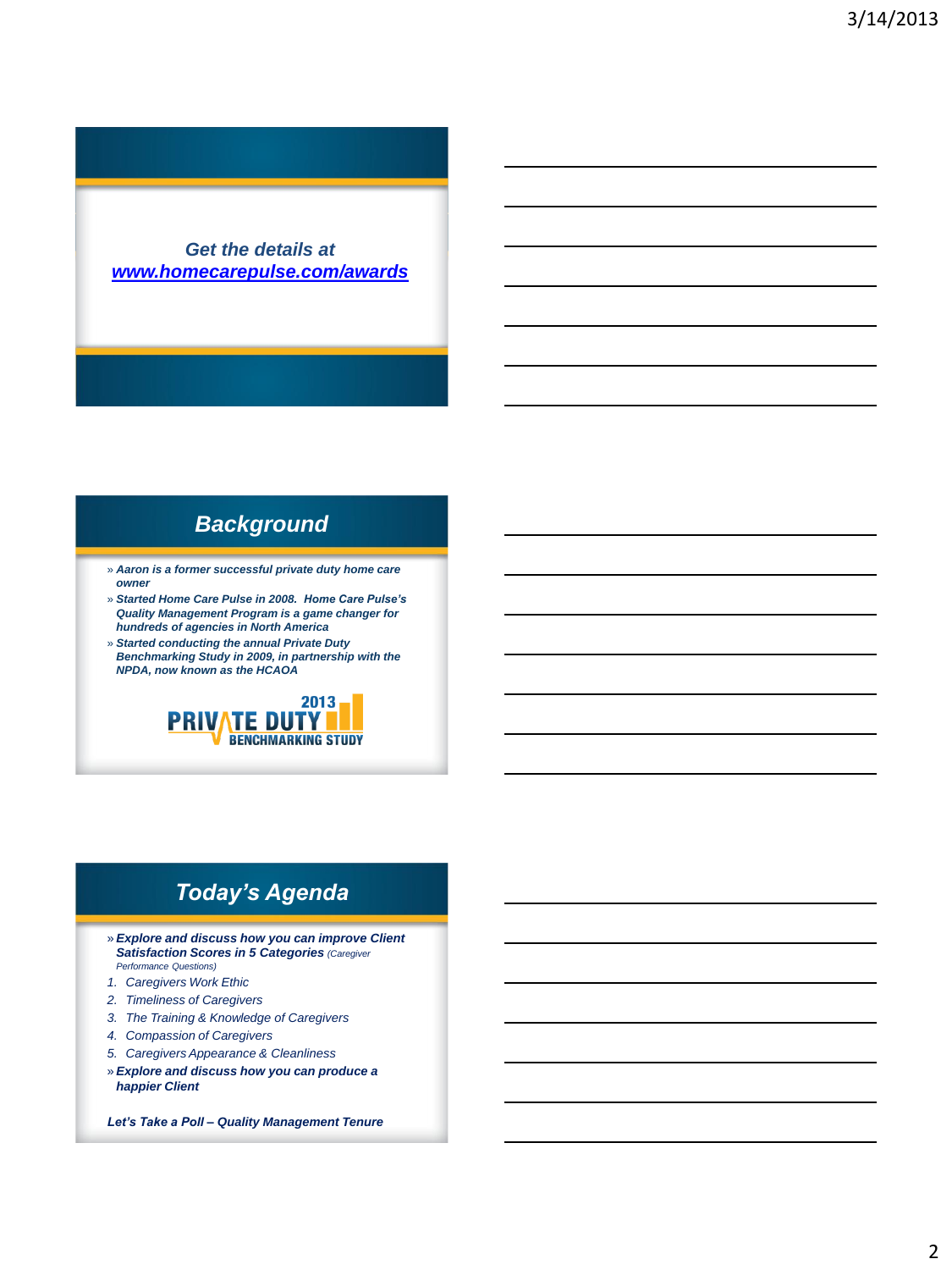

## *Front Stage vs. Back Stage*

- » *Front Stage – Your caregivers are your front stage performers*
- » *Back Stage – "Everything that occurs Back Stage is determined, measured, and judged by how well it contributes to the results achieved on the Front Stage. The growth of the Front Stage quickly comes to a stop unless the Back Stage is continually growing." - Strategic Coach*

#### *Front Stage vs. Back Stage Example Activities*

#### *Front Stage*

- »*Quality of care* »*Impression of caregivers*
- »*Response to problems*
- »*Inquiry calls*
- »*Invoices*
- »*Coordination of schedules Billing system &*
- *Back Stage Training programs Recruitment & retention*
- *Quality Management*
- *Sales strategy*
	- *design*
	- *Quality Management Meetings*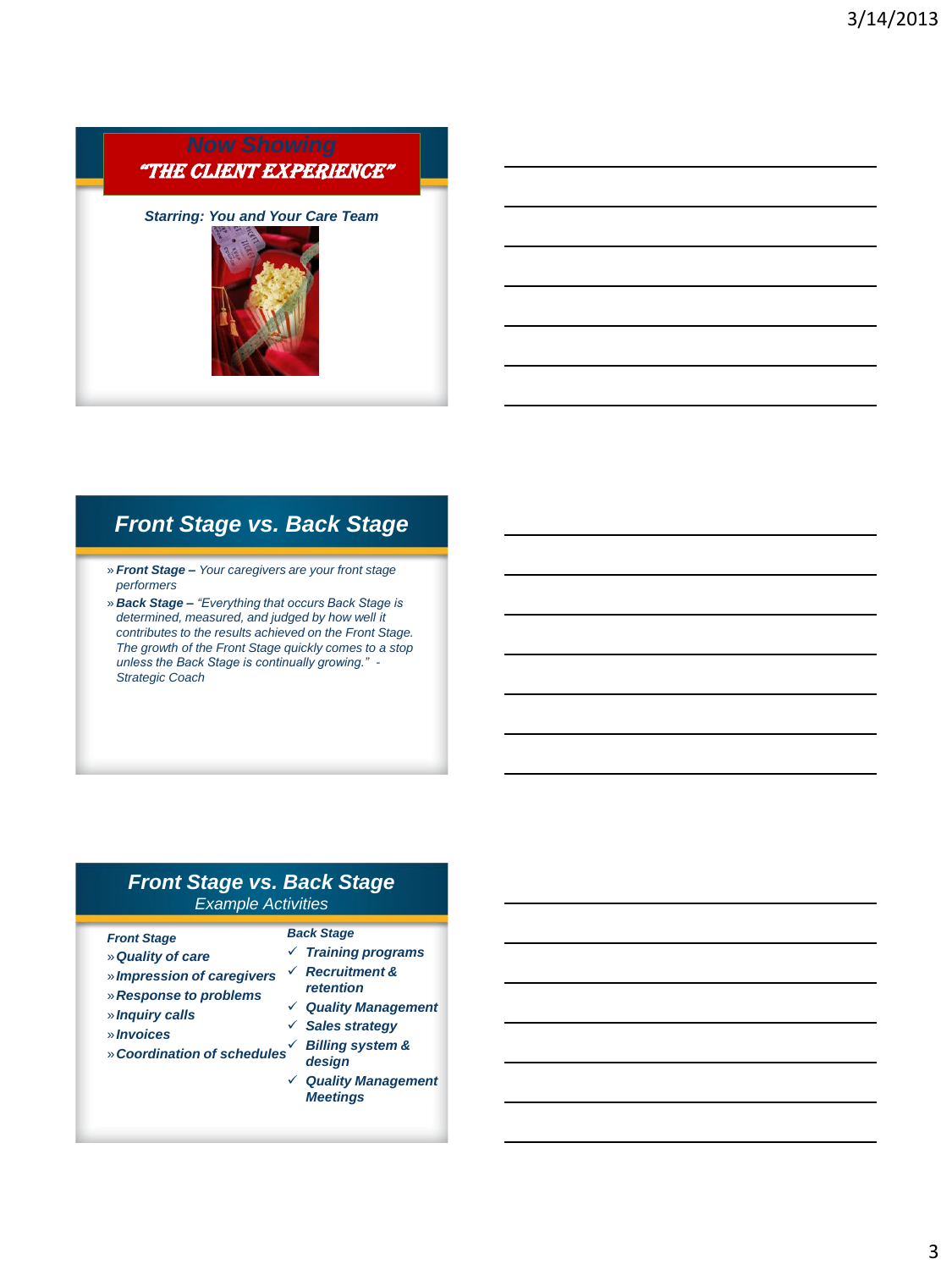### *The Quality Management Meeting*

- » *Hold at least once a month*
- » *Include all members of your support team!*
- » *Take time to plan!*
- » *Focus on the feedback*
- » *Sandwich the negative between the positives*
- » *Make an action list*
- » *[Sample agenda](//HCPSERVER/HCP Office/Education/Handouts and Tools/Quality Satisfaction Meeting Agenda  Sample.pdf)*

### *The Meaning Behind The Scores*

- **9-10 = Promoters**  *are loyal enthusiasts who will keep buying and refer others, fueling growth.*
- **7-8 = Passives**  *are satisfied but unenthusiastic customers who are vulnerable to competitive offerings.*
- **1-6 = Detractors**  *are unhappy customers who can damage your brand and impede growth through negative word-of-mouth.*

### *The Power of Client Perceptions*

#### **The Filthy Airline Tray**

- » *What virus am I going to catch from touching this?*
- » *If they don't clean the trays, what else don't they clean?*
- » *This airline must not pay attention to detail.*
- » *Are they maintaining the critical equipment that keeps this thing in the air?*

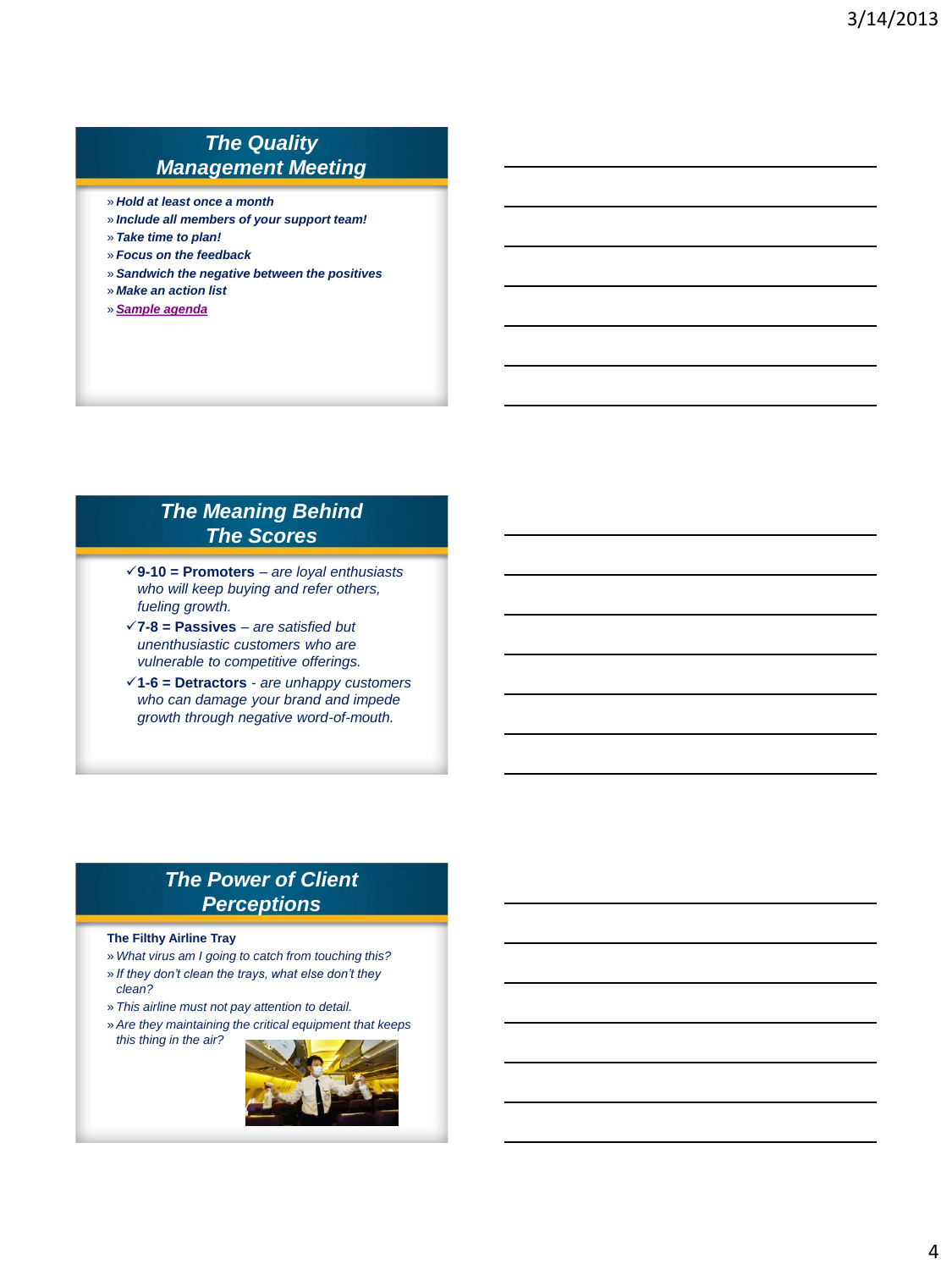### *Learning to Manage Client Perceptions (Their Realities)*

- » *Do the caregivers know how to keep themselves busy?*
- » *Is timeliness managed and communicated as a priority?*
- » *What level of confidence do your caregivers promote to your clients?*
- » *Do your clients feel safe? Do they feel cared for? Compassion should never be a "nice thing to have but not necessary requirement."*
- » *What level of professionalism is being communicated?*
- » *"The Sleeper" – Are my clients perceptions being borrowed by my caregivers?*

### *Pay Attention to Feedback!*

*"Feedback is the breakfast of Champions!"*  - Ken Blanchard

> *"A complaint is a gift!" -* Aaron Marcum

#### Improving the "Perception" of **Caregiver's Work Ethic**

» Latest Best of Home Care® Benchmark – **9.29**

» Feedback Red Flags

» *10 – "[The caregiver] always goes further than what is required"*

- » *8 – "Betty is good but it would be nice if she had more initiative"*
- » *7 – "The caregivers…sit a lot"*

» *7 – "I expected a little more interaction with my husband than we have received…"*

» *6 – "The caregiver is afraid to shower my dad…"*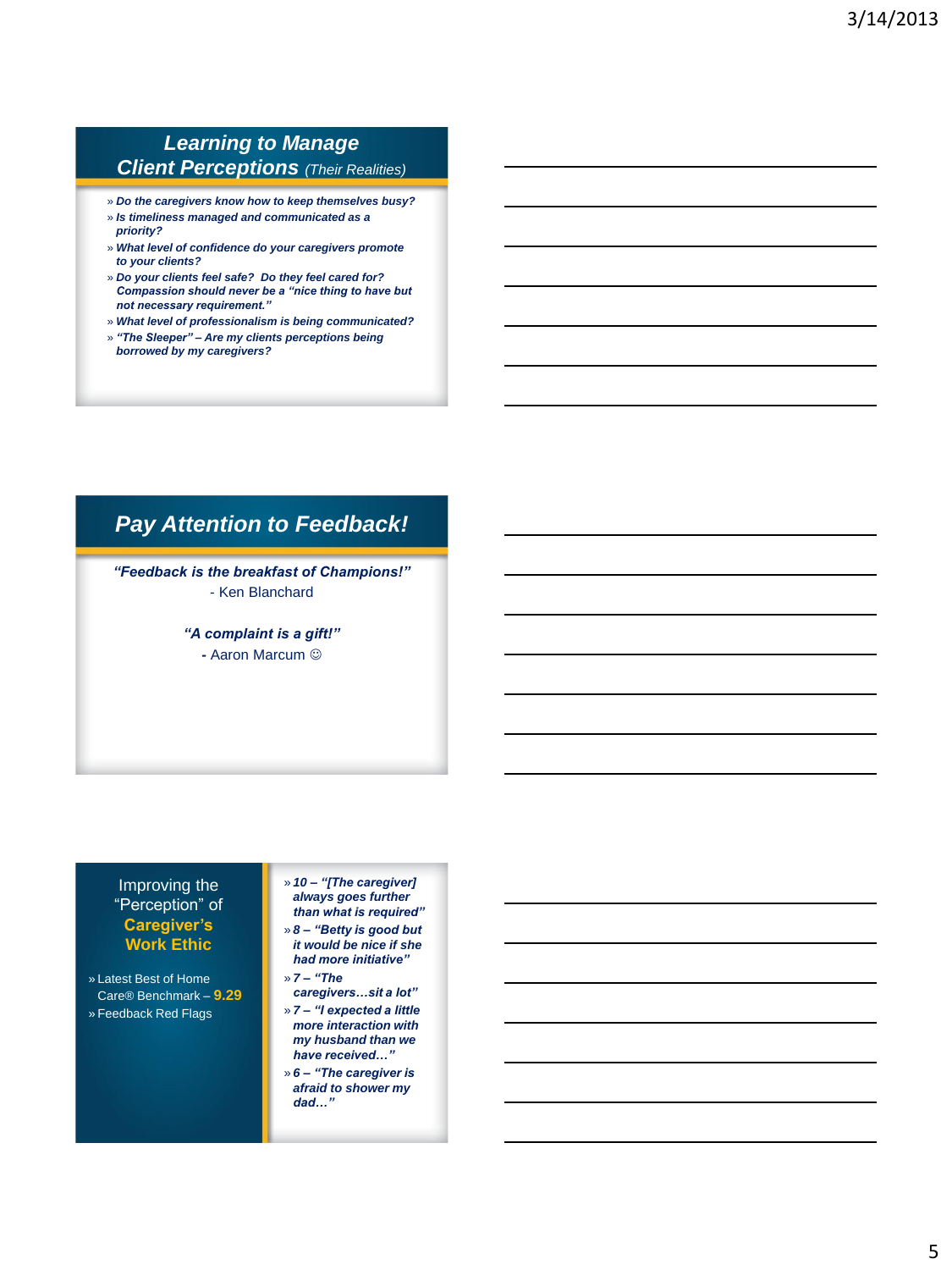### *Improving Perceptions – Caregiver Work Ethic*

- » *Detailed Assessments! Make sure you understand what the client, and their families, expect from the caregiver.*
- » *Detailed 'Client Care Plans' in every clients home. Spell out the expectations. Make sure these plans are up to date!*
- » *Consistent "Spot Checks" to ensure things being done according to the care plan*
- » *Lounging is never okay, unless you are engaged with the client in a productive activity or conversation.*
- » *Train your caregivers to look for things to do and improve. Teach them the importance of being pro-active. i.e. Dishes should never be piled up in the sink while on duty. Vacuum on every shift. Bathe [this certain client] on every shift.*

#### Improving the "Perception" of **Timeliness of Caregivers**

- » Latest Best of Home Care® Benchmark – **9.59** » Feedback Red Flags
- » *9 – "She is usually always on time…and the office always lets us know if she is held up."*
- » *8 – "For the most part, the caregiver is ontime…"*
- » *7 – "Sometimes Jen can be a little late…"*
- » *7 – "Hit & miss…"*
- » *6 – "She usually is running 5-10 minutes late…"*

### *Improving Perceptions – Timeliness of Caregivers*

» *The Catalytic Mechanism – Telephony Time Systems (include clock-in/out times on bills)*

#### » *The Timeliness Training Meeting – Establish Accountability*

- 2 to 3 timeslots…try and get everyone there
- Use feedback and scores to express your concerns to everyone
- Express the negative impact tardiness has on client satisfaction
- Offer pointers i.e. Plan ahead, road construction, leave early
- Call the office when running late or in emergencies!
- Accountability Train them on the telephony system. Dupe=Fired. – Put it in writing – Layout the rules and accountability and have them
- sign it (Position agreement) – Discipline Guidelines – 2 verbal warnings and a written notice. 4th offense may result in termination.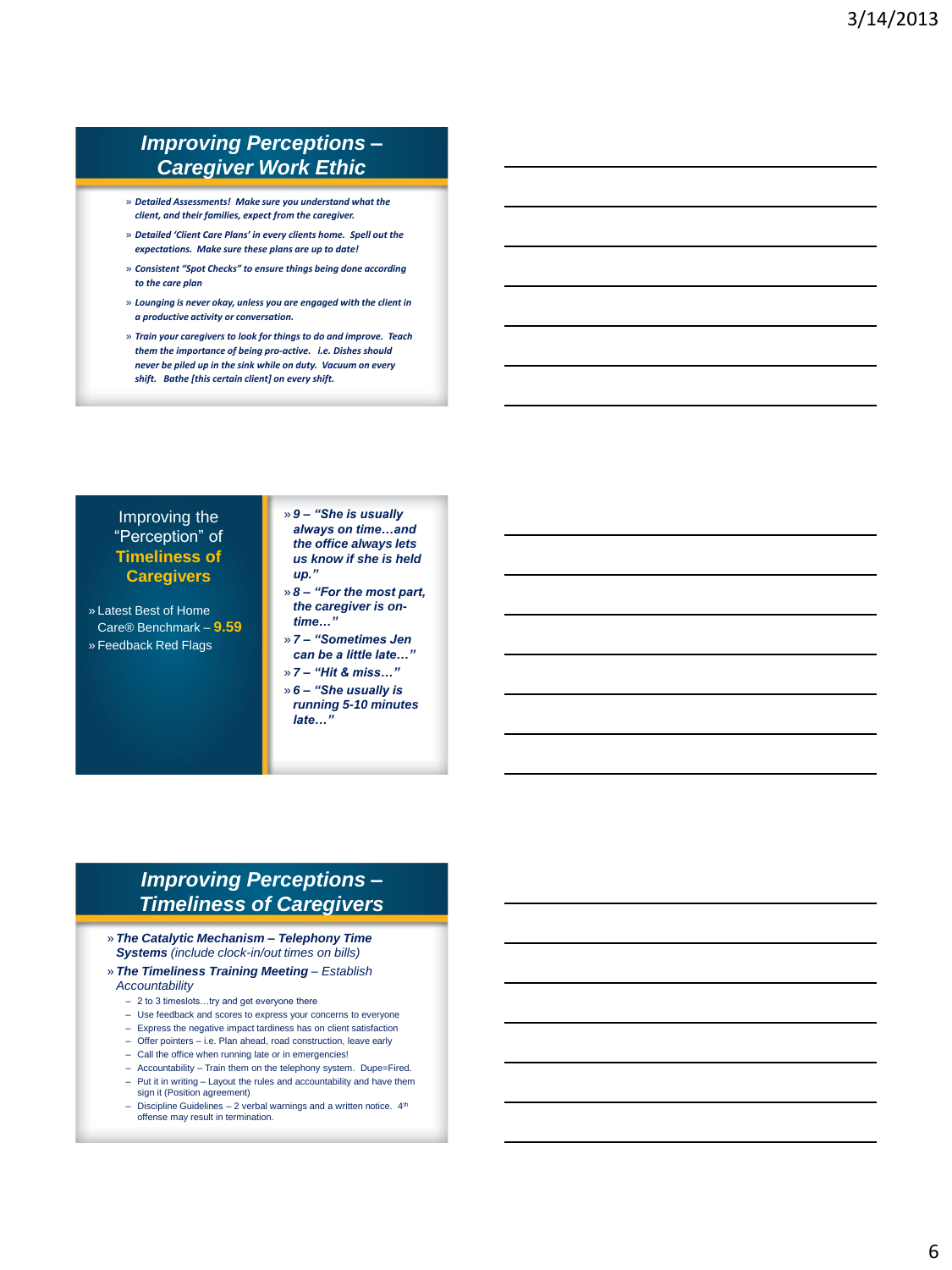#### Improving the "Perception" of **The Training & Knowledge of Caregivers**

- » Latest Best of Home Care® Benchmark – **9.17** » Feedback Red Flags
- » *10 – "She just seems to know what to do…"*
- » *8 – "The training has varied with each*

*caregiver…"* » *7 – "She keeps feeding my dad Macaroni & Cheese…"*

- » *7 – "…her domestic side just isn't there yet."*
- » *6 – "I feel like the one doing the training..."*

### *Improving Perceptions – Training & Knowledge*

#### **The Four Recommended Outcomes of Caregiver Training**

- *1. Professional Caregiver Skill-set*
- *2. Expectations Clearly Understood*
- *3. Promote Greater Confidence in Abilities*
- *4. Focused on Client Satisfaction*

#### *Professional Caregiver Skill-Set*

- » *New Hire Training & Orientation* Spend at least 10 Minutes on Each of the Following Subjects & Include in Training Manual (Quiz/Test on All):
	- **Dementia Basics**
	- Communicating with Dementia Clients
	- Death & Dying
	- Effective Transferring Hands on (Provide props, such as bed, wheelchair, & transfer board, etc.)
	- Compassionate Care giving Bathing & Incontinent Care
	-
	- Fall Prevention & Recovery Infection Control & Blood Borne Pathogens
	-
	- Medication Management Nutrition, Meal Prep & Food Storage/handling
	- Elder Abuse & Neglect Many other options not listed
	-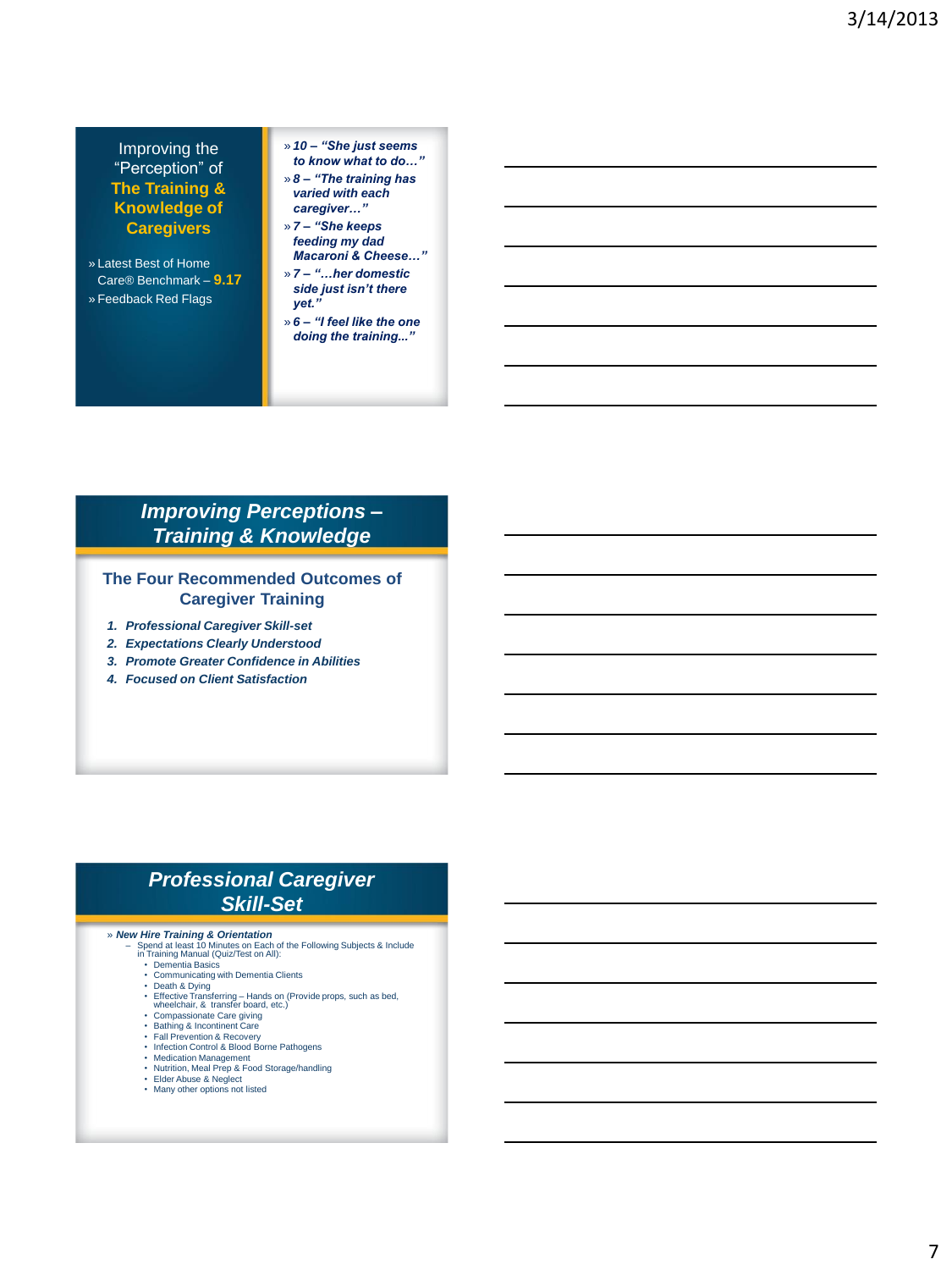#### *Expectations Clearly Understood*

- » *Position Agreements – What do you expect from them? Have them sign it.*
- » *Client Care Plans – What does the client/family expect them to do?*
- » *Follow-up – Remind them of your expectations often. In-service trainings, orientations, supervisory visits, etc.*
- » *Accountability – At least annual performance reviews. Keep track of their performance. Make sure you know you are paying attention!*

#### *Promote Greater Confidence in Abilities*

- » *Hands on training!*
- » *Ongoing Training*
- » *Certification & Testing Programs*
- » *Training Award Programs*
- » *Private and Public Praise (More on this later)*
- » *Formalized Training using videos, props, online, etc.*
- » *Caregiver introductions*
- » *Formalized Caregiver Mentor Program*

### *The Benefits of an Effective Caregiver Mentoring Program*

- » *Focuses your retention program on your best Caregivers*
- » *Provides a "Career Ladder" for your Caregivers*
- » *Produces better trained Caregivers*
- » *Accountability for newer Caregivers*
- » *Produces greater confidence among Team Members and Caregivers*
- » *Helps clients feel more safe and secure*
- » *Helps drive client and employee satisfaction*
- » *Helps drive client and employee referrals*
- » *Empowerment*

**Did an Industry Mastery Webinar on the Mentor Program in November. If interested in purchasing this presentation, contact Cassie.**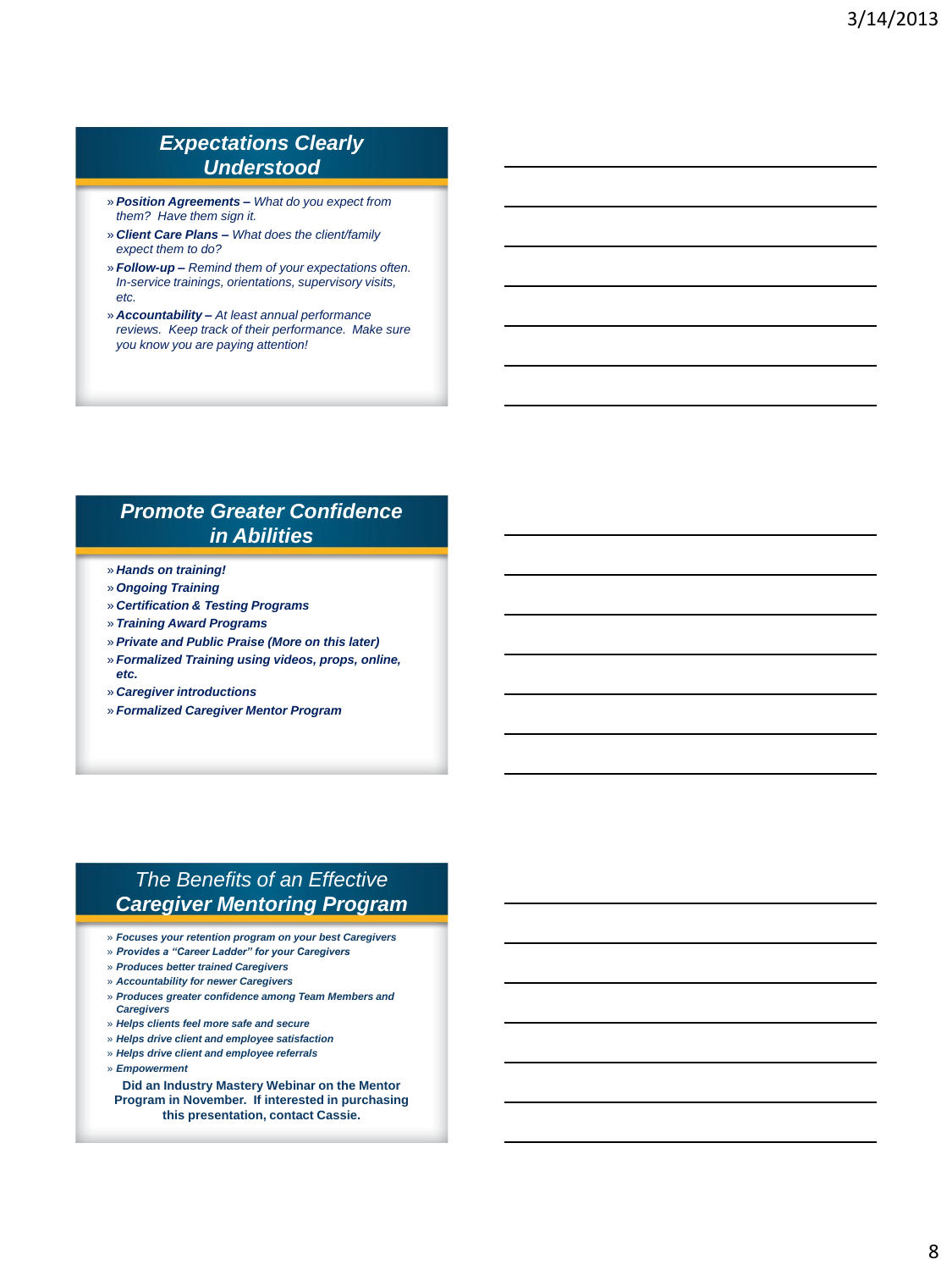### *Keep Them Focused on Improving Client Satisfaction*



#### Improving the "Perception" of **The Compassion of Caregivers**

- » Latest Best of Home Care® Benchmark – **9.63** » Feedback Red Flags
- » *10 – "The care they put in their work shows their compassion."*
- » *8 – "I can't complain. She works hard but rarely stops to talk with me."*
- » *7 – "I really like her but she seems irritated at me sometimes…"*
- » *7 – "…She is really nice but way to rough when bathing my husband."*
- » *6 – "I feel like the one doing the training..."*

### *Improving Perception The Compassion of Caregivers*

- » *Compassion usually comes naturally*
- » *When interviewing applicants, ask questions that get them to demonstrate their compassion*
	- "Why did/do you want to become a caregiver?"
	- "What types of volunteer work do you do?"
	- "Tell me about the last client you cared for? What did you do for him/her?"
- » *Train and re-train them to be gentle and to be engaging.*
- » *Compassion starts at the top. Treat your caregivers with as much respect as you treat your clients.*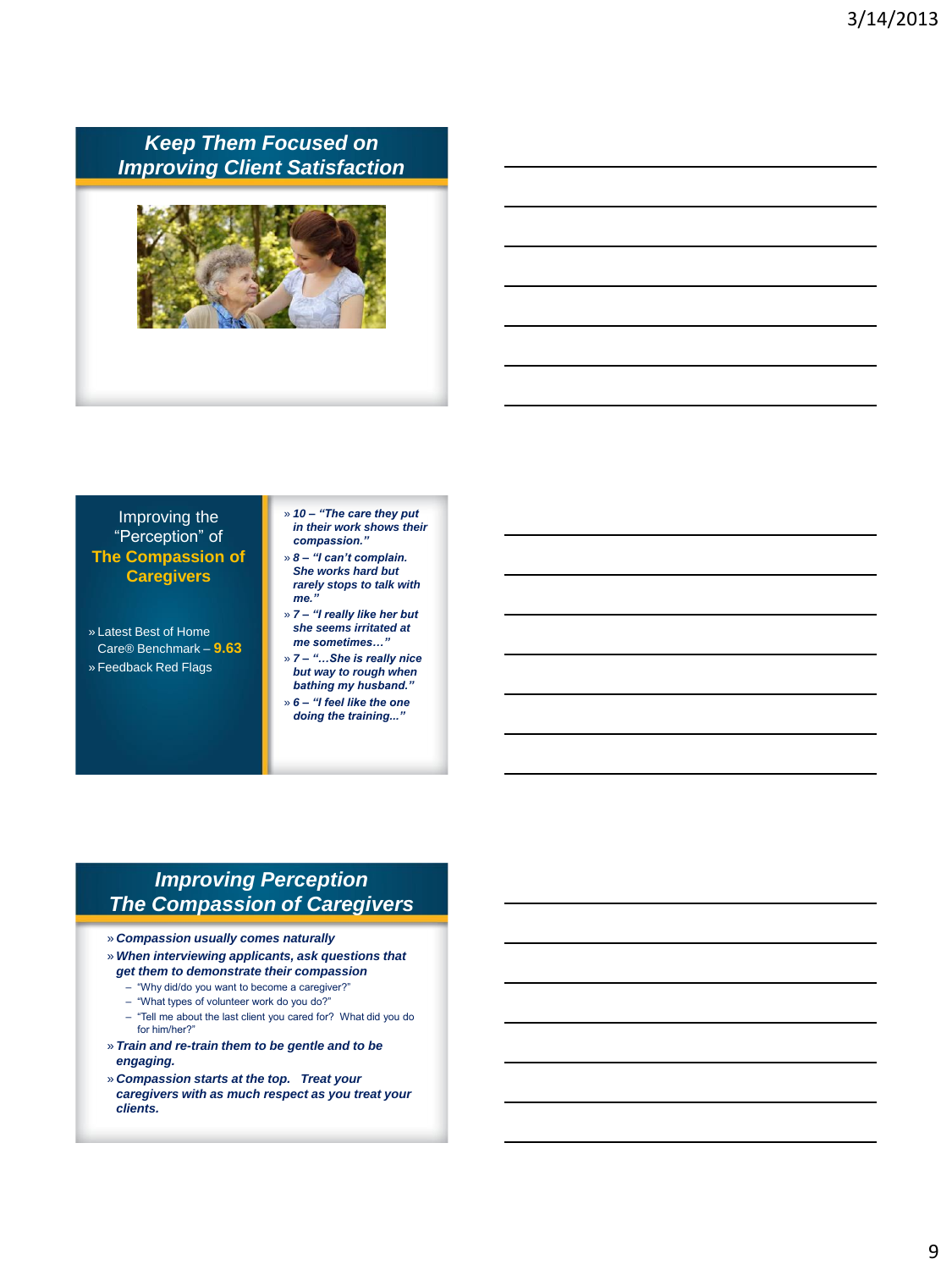#### Improving the "Perception" of **The Caregivers Appearance & Cleanliness**

- » Latest Best of Home Care® Benchmark – **9.68** » Feedback Red Flags
- » *10 – "They all look professional."*

» *8 – "They dress fine but are a bit casual."*

» *7 – "The caregiver walks around in a t-shirt, even when it is cold outside."*

- » *7 – "…if they are over thirty their appearance is fine but younger than that they are sometimes sloppier."*
- » *6 – "The caregiver is really nice but she wears the same uniform everyday…it sometimes smells."*



### *Improving Perception Appearance & Cleanliness*

- » *Think of the Airline Tray – Same holds true*
- » *Establish a strict dress code – No t-shirts, no jeans with holes, etc.*
- » *Consider a Uniform Policy (Themes & Variations)*
	- Lanyards with name tags. Clean dress. Best of Home Care® pins on their way!
	- Scrubs (Same colors as your logo, etc.)
	- Polo shirts: For those whose clients don't want to be seen with someone with scrubs.
	- Uniforms identify your agency. Set yourself apart.

#### » *Hygiene Code / Training*

– If they have a problem, you must let them know. "I've noticed...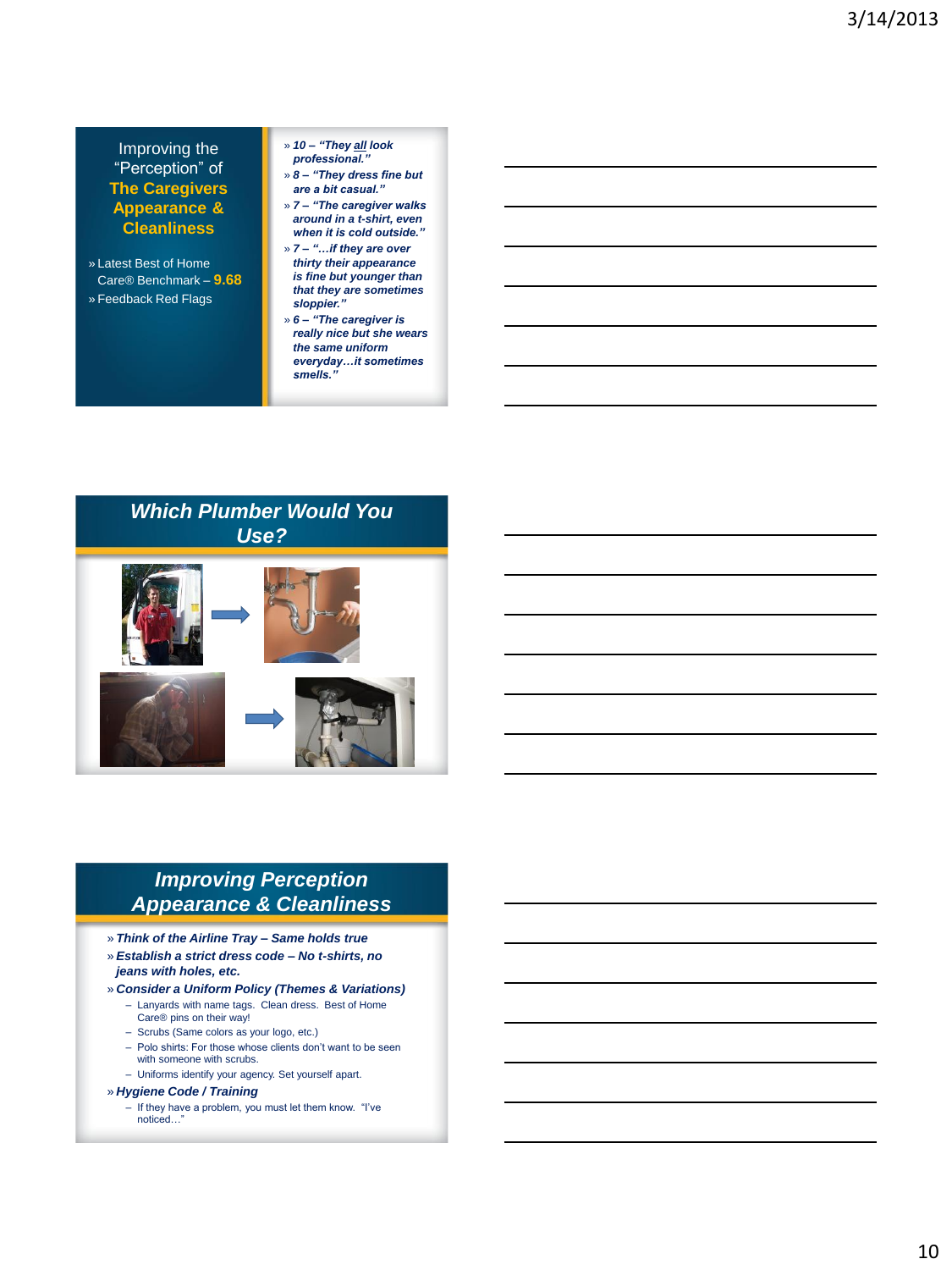#### *Clients Borrowing Their Perception – From Your Caregiver*

- » *Caregivers frustrations with your agency can play out in the clients home*
	- *"I am only making \$\_\_\_\_. That hardly takes care of my family."*
	- *"I can't believe they didn't call you to tell you I was late. That*   $i$ *s* very inconsiderate.
- » *Strict policy on sharing information – Position Agreement*
- » *Proper Outlet – Caregivers must feel comfortable expressing their frustrations to you and your team*
- » *A Happy Caregiver is the BEST medicine*

### *Producing More Happy Caregivers*

#### » *How do caregivers like to be recognized?*

- Competitive pay
- Formalized Recognition Program
	- HCP Feedback Reports Recognize/reward when their names are mentioned in a positive light
	- Employee(s) of the month
	- Spotlights, newsletters
	- Send thank you cards to 10% of your caregivers every month!!!
	- Call and express gratitude to 5% of your caregivers every month!
	- **Empower your clients/families to join in on the recognition!**

#### *Improving Client Satisfaction Often Begins with a Strong Hiring Strategy*

#### » *Ideas for Your Hiring Strategy*

- Advertise and promote recruitment everywhere you can! (See 2012 & 2013 Benchmarking Studies for top recruitment sources)
- Detailed Hiring Ad: Weeds out mediocrity
- Online Application: Streamline your process
- Interview Day: Keeps applicants from wasting your time
- Screening & background checks: Do not put someone in the field without doing this first
- Orientation Day: Do not put someone in the field without first understanding "how you do things here."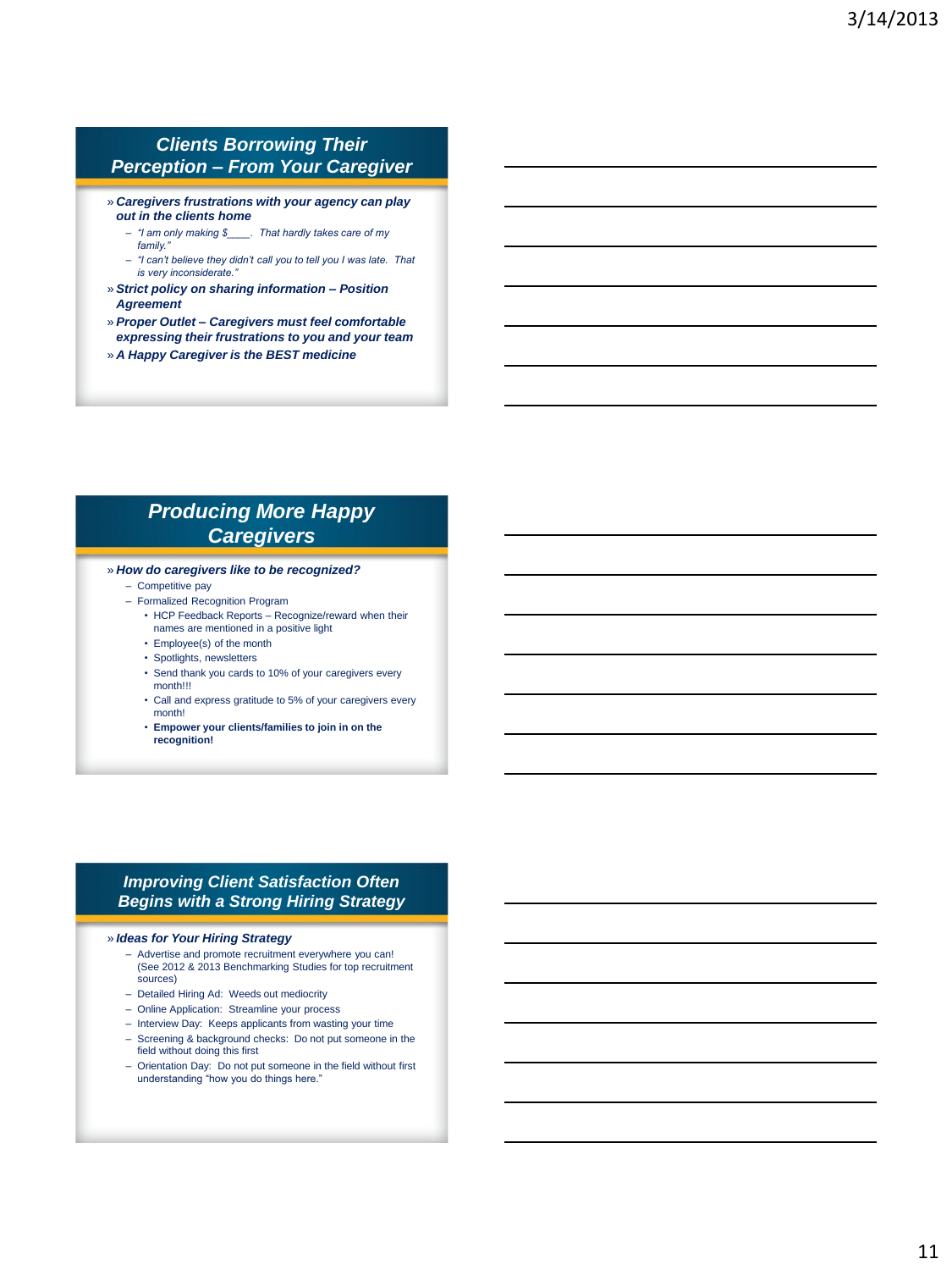### *Interview Day Activities*

- » *Online Pre-Employment Assessments: Dedicate 1-2 computers for these assessments. Recommend Caregiver Quality Assurance®*
- » *Maximum 15 Minute Interviews: Use their application, assessment, and established interview questions*
- » *Reference Check: Have team member assigned to calling references that day.*
- » *Avoid hiring on the spot: Get input from team after interviews. Let the applicants know later that day.*
- » *Background Check: All background checks are submitted for those you decide to hire.*

### *In Conclusion*

- » *Perception is Reality for Clients*
- » *Pay Attention to Feedback*
- » *Hold Quality Management Meetings at least once a month, focused on improving client perceptions*
- » *Review and improve your Hiring Strategy. Stick with it!*
- » *Review and improve your Recognition Strategy. Train your team and your clients how to recognize and promote good performance.*

*New and Improved for 2013*